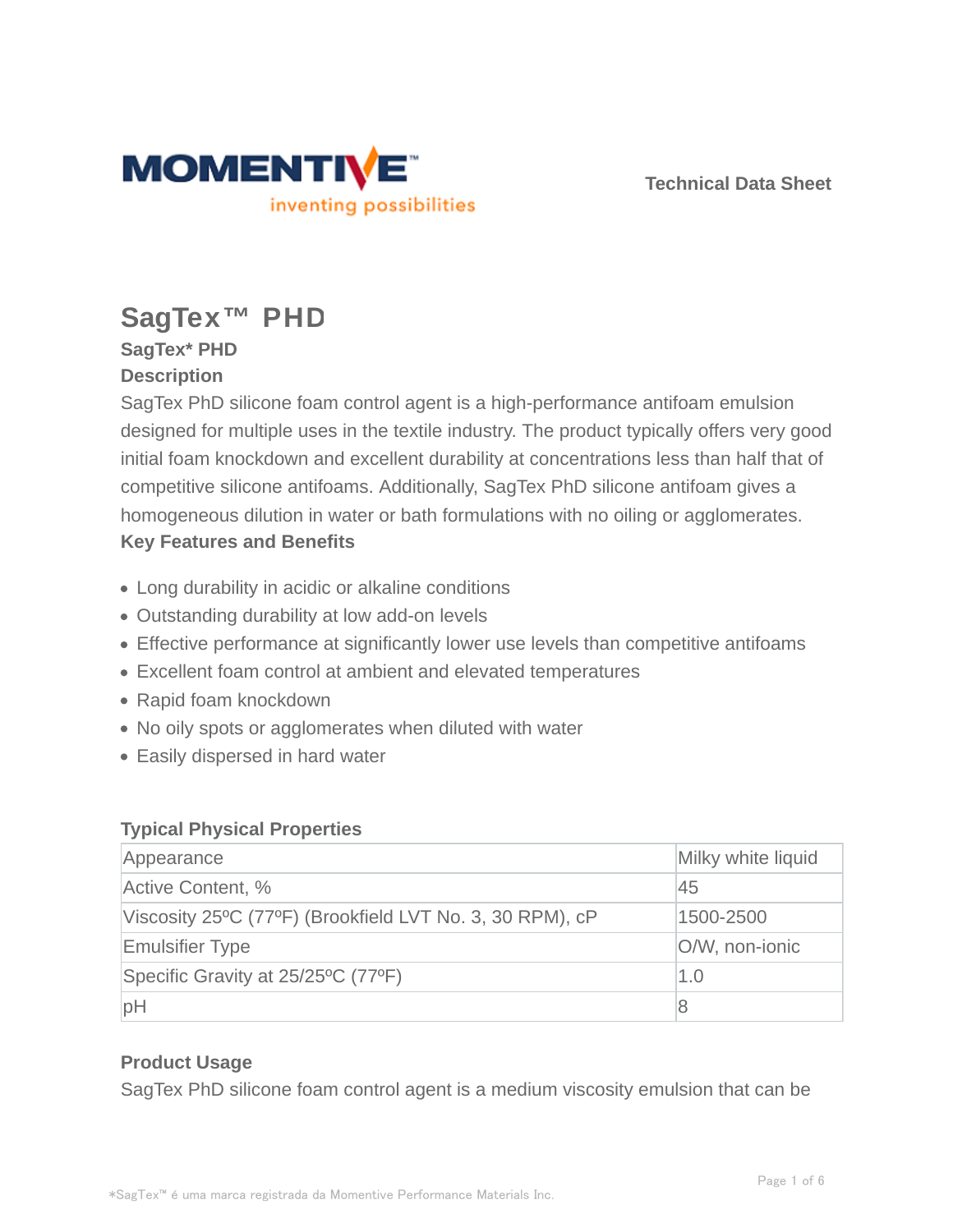easily transferred from its original package using piston pumps. Centrifugal pumps are not recommended, as they risk destabilizing, and in extreme cases, separating the emulsion. In low viscosity formulations, preliminary stability and compatibility studies must be conducted prior to formulation design.

For process application, we recommend prediluting SagTex PhD silicone foam control agent with cold water (less than 18°C) in a ratio of 1:1 to 1:20. If the diluted SagTex PhD emulsion will be stored before use, then care must be taken to ensure stability of the dilution. Stability can be extended by adding small amounts of a suitable thickening agent, such as xanthan gum or polyacrylates, to the diluting water. Commercial biocides containing 2-Methyl-4 Isothiazolin-3 one and/or 2-Bromo-2-nitro-1,3-propanediol are very effective in this type of product.

A suggested starting concentration is typically between 0.1 and 2 percent, but this will vary depending on the severity of the foaming problem.

#### **Processing Recommendations**

#### **Shake Test**

Glass bottles containing a blend of a one percent octylphenol ethoxylate solution and the antifoams were shaken using a laboratory wrist action shaker at ambient temperature. Four shakes were carried out; each one lasting longer. At the end of each shake, the amount of time it took for the foam to collapse (clear break) was recorded. Figure 1 shows these results. Note that SagTex PhD silicone foam control agent was quicker at controlling foam and showed excellent durability at half the concentration of the competitive material.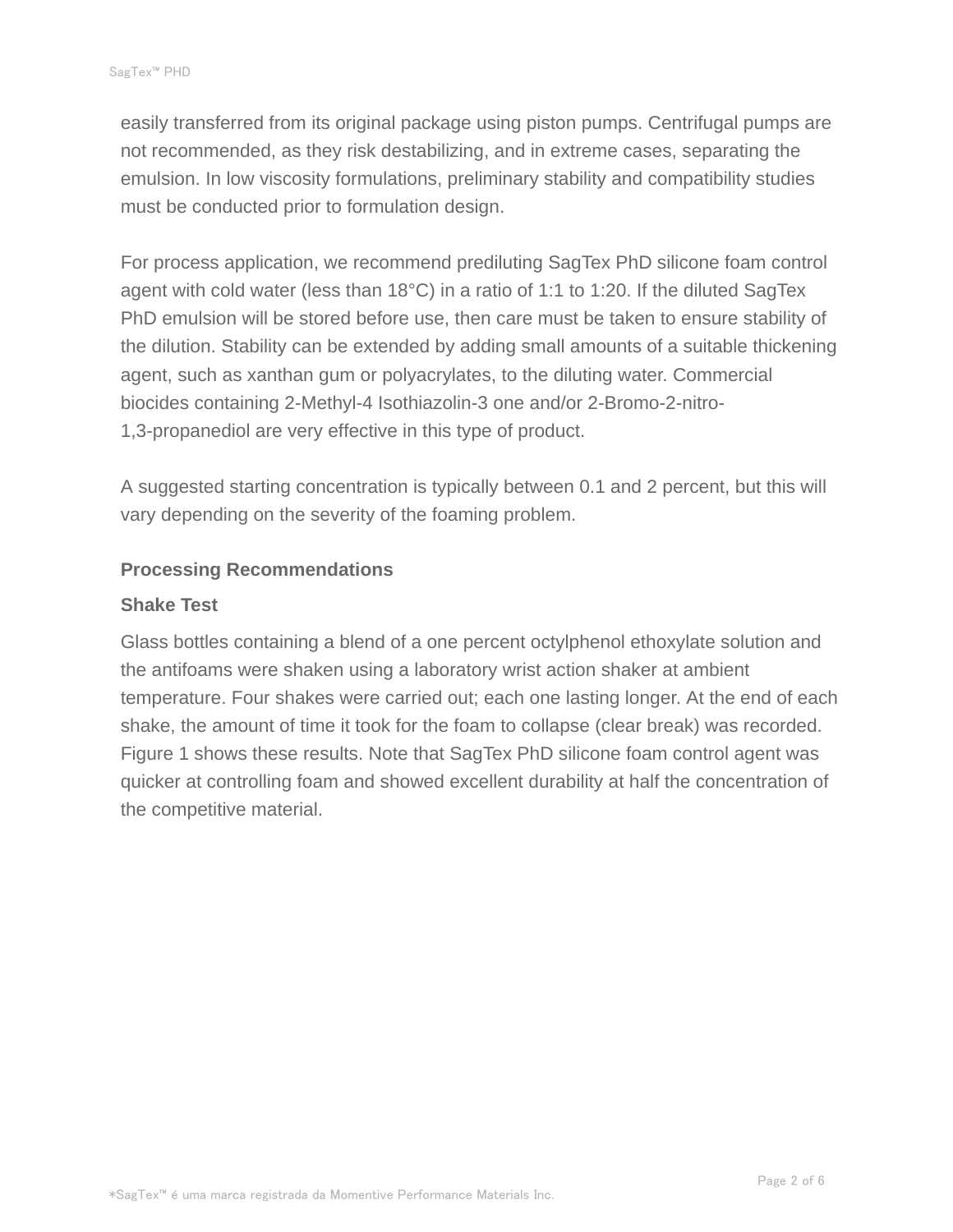#### Figure 1: Faster Break Time - Shake Test with One Percent Octylphenol Ethoxylate Solution at Ambient Temperature



#### **Recirculation Tests**

The following test compares antifoams under dynamic conditions. Two hundred and fifty milliliters of a one percent octylphenol ethoxylate solution is recirculated through a glass cell using a centrifugal pump. As soon as the foam height reaches twenty-four centimeters, the antifoam is injected into the solution without stopping the recirculation. The foam height versus time is recorded.

In this test, SagTex PhD silicone foam control agent showed excellent durability and equivalent foam knockdown compared to the competitive material at half the concentration.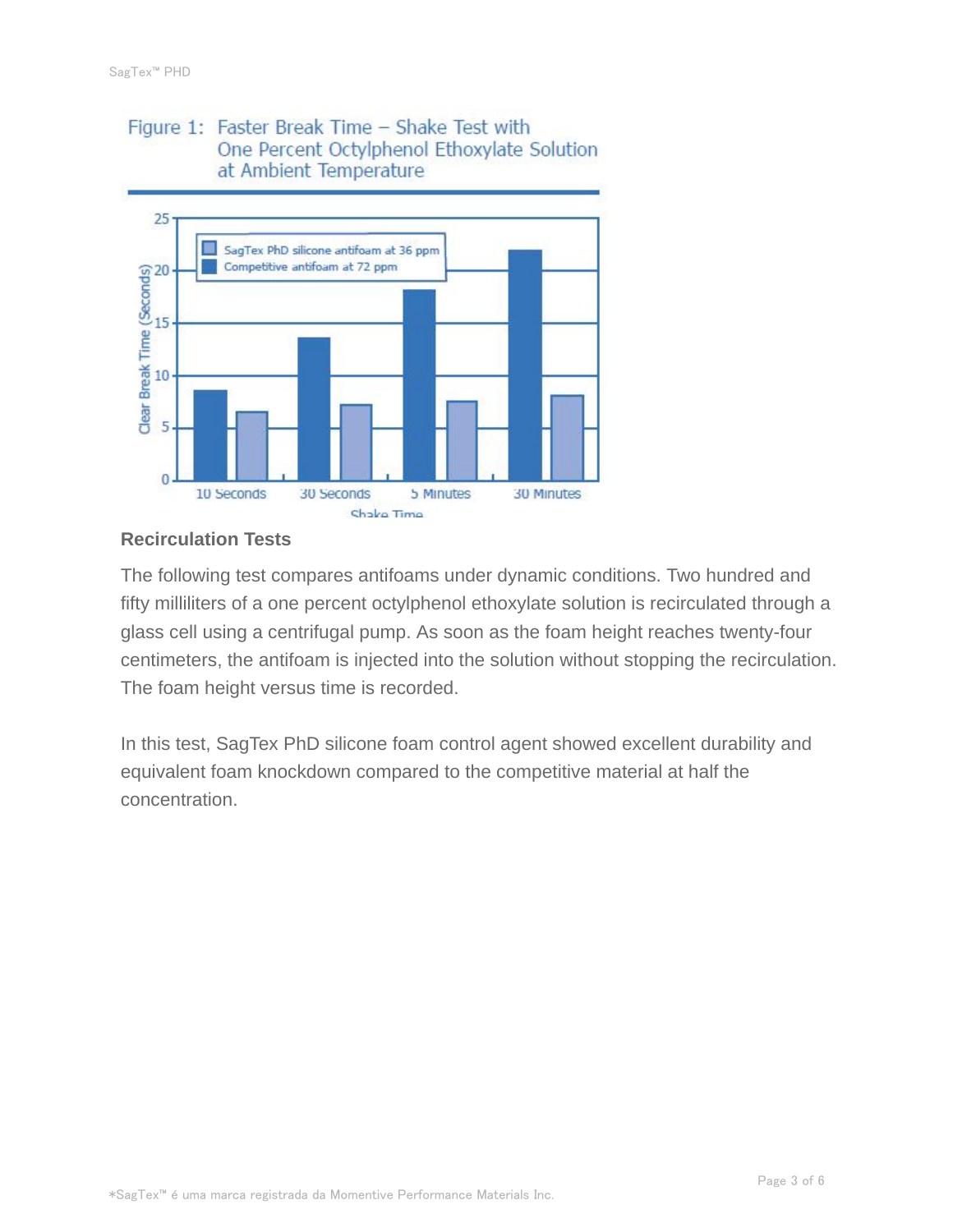

# Figure 2: Recirculation Test with One Percent Octylphenol Ethoxylate Solution

## **Patent Status**

Standard copy to come

**Product Safety, Handling and Storage**

Standard copy to come

**Limitations**

Standard copy to come

## **Contact Information**

Email commercial.services@momentive.com

### **Telephone**

| <b>Americas</b>        | <b>Latin America</b> | <b>EMEAI- Europe, Middle</b> | <b>ASIA PACIFIC</b> |
|------------------------|----------------------|------------------------------|---------------------|
|                        |                      | East, Africa & India         |                     |
| +1 800 295 2392 Brazil |                      | <b>Europe</b>                | <b>China</b>        |
| Toll free*             | +55 11 4534 9650     | +390510924300                | 800 820 0202        |
| +704 805 6946          | <b>Direct Number</b> | Direct number                | Toll free           |
| <b>Direct Number</b>   |                      |                              | +86 21 3860 4892    |
|                        |                      |                              | Direct number       |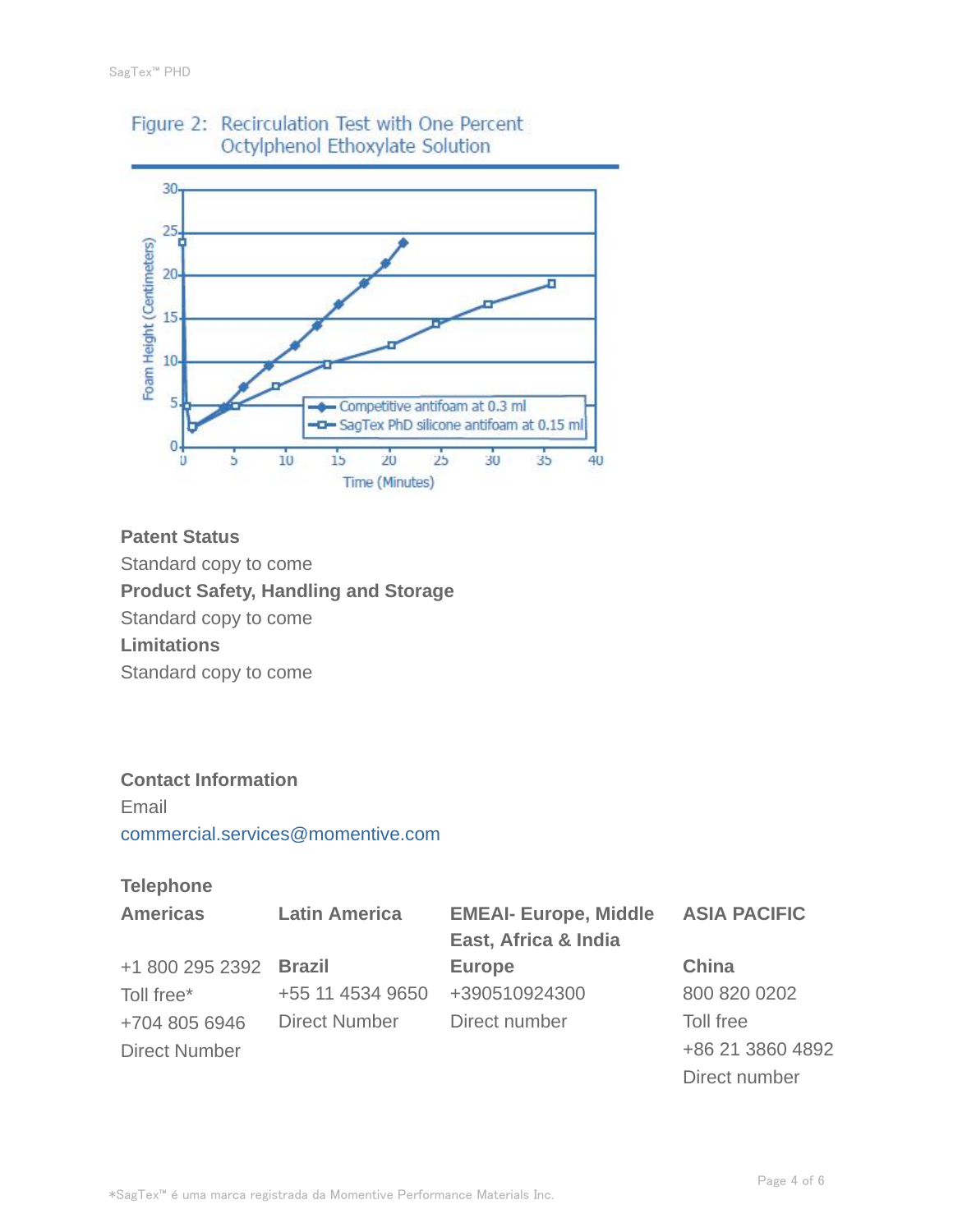| *All American | <b>Mexico</b>        | India, Middle East &       | Japan           |
|---------------|----------------------|----------------------------|-----------------|
| countries     | +52 55 2169 7670     | <b>Africa</b>              | +81 3 5544 3111 |
|               | <b>Direct Number</b> | + 91 44 71212207           | Direct number   |
|               |                      | Direct number*             |                 |
|               |                      | <b>*All Middle Eastern</b> | Korea           |
|               |                      | countries, Africa, India,  | +82 2 6201 4600 |

For literature and technical assistance, visit our website at: www.momentive.com

#### **DISCLAIMER:**

**THE MATERIALS, PRODUCTS AND SERVICES OF MOMENTIVE PERFORMANCE MATERIALS INC. AND ITS SUBSIDIARIES AND AFFILIATES (COLLECTIVELY "SUPPLIER"), ARE SOLD SUBJECT TO SUPPLIER'S STANDARD CONDITIONS OF SALE, WHICH ARE INCLUDED IN THE APPLICABLE DISTRIBUTOR OR OTHER SALES AGREEMENT, PRINTED ON THE BACK OF ORDER ACKNOWLEDGMENTS AND INVOICES, AND AVAILABLE UPON REQUEST. ALTHOUGH ANY INFORMATION, RECOMMENDATIONS, OR ADVICE CONTAINED HEREIN IS GIVEN IN GOOD FAITH, SUPPLIER MAKES NO WARRANTY OR GUARANTEE, EXPRESS OR IMPLIED, (i) THAT THE RESULTS DESCRIBED HEREIN WILL BE OBTAINED UNDER END-USE CONDITIONS, OR (ii) AS TO THE EFFECTIVENESS OR SAFETY OF ANY DESIGN INCORPORATING ITS PRODUCTS, MATERIALS, SERVICES, RECOMMENDATIONS OR ADVICE. EXCEPT AS PROVIDED IN SUPPLIER'S STANDARD CONDITIONS OF SALE, SUPPLIER AND ITS REPRESENTATIVES SHALL IN NO EVENT BE RESPONSIBLE FOR ANY LOSS RESULTING FROM ANY USE OF ITS MATERIALS, PRODUCTS OR SERVICES DESCRIBED HEREIN.** Each user bears full responsibility for making its own determination as to the suitability of Supplier's materials, services, recommendations, or advice for its own particular use. Each user must identify and perform all tests and analyses necessary to assure that its finished parts incorporating Supplier's products, materials, or services will be safe and suitable for use under end-use conditions. Nothing in this or any other document, nor any oral recommendation or advice, shall be deemed to alter, vary, supersede, or waive any provision of Supplier's standard Conditions of Sale or this Disclaimer, unless any such modification is specifically agreed to in a writing signed by Supplier. No statement contained herein concerning a possible or suggested use of any material, product,